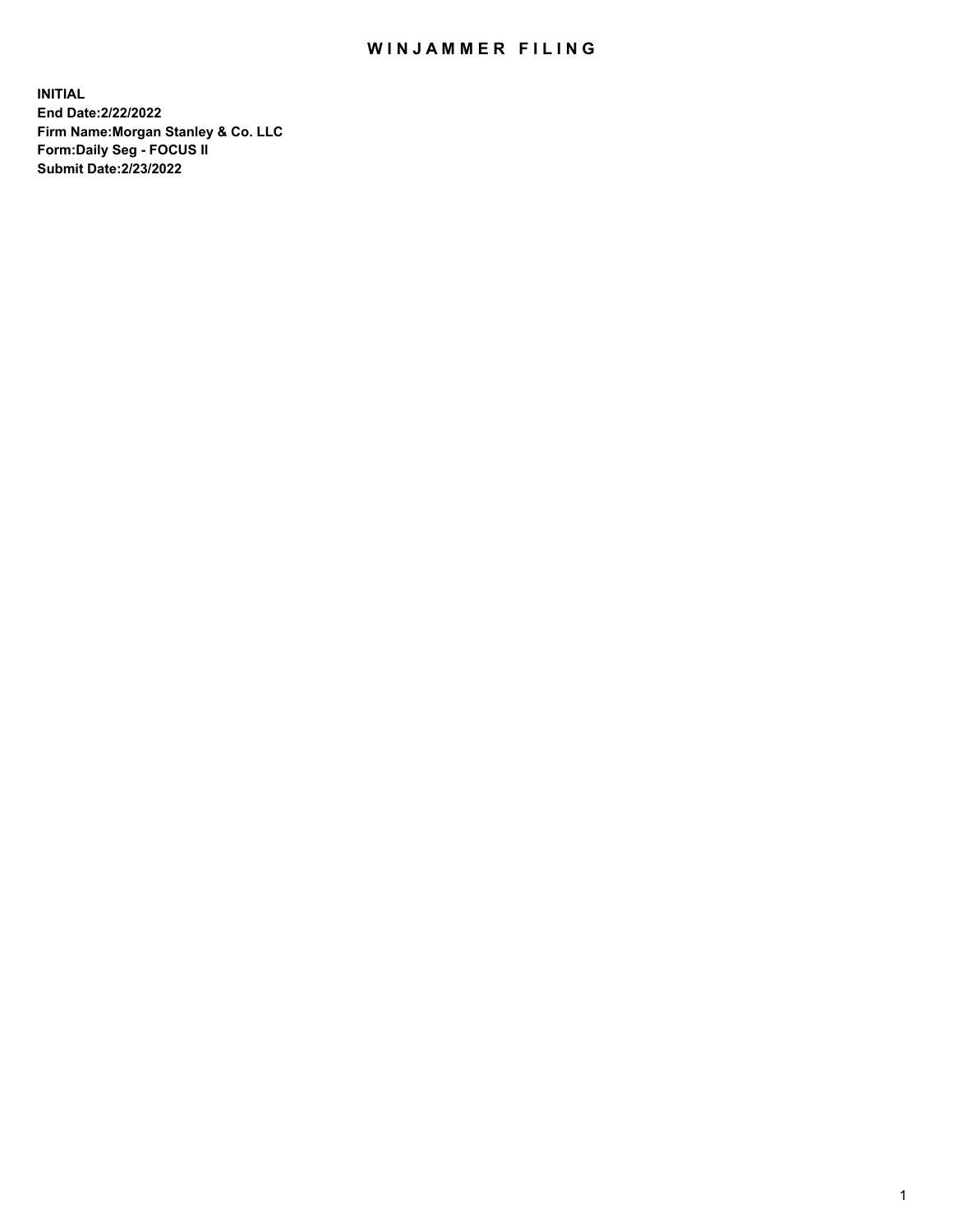**INITIAL End Date:2/22/2022 Firm Name:Morgan Stanley & Co. LLC Form:Daily Seg - FOCUS II Submit Date:2/23/2022 Daily Segregation - Cover Page**

| Name of Company                                                                                                                                                                                                                                                                                                                | Morgan Stanley & Co. LLC                                |
|--------------------------------------------------------------------------------------------------------------------------------------------------------------------------------------------------------------------------------------------------------------------------------------------------------------------------------|---------------------------------------------------------|
| <b>Contact Name</b>                                                                                                                                                                                                                                                                                                            | <b>Ikram Shah</b>                                       |
| <b>Contact Phone Number</b>                                                                                                                                                                                                                                                                                                    | 212-276-0963                                            |
| <b>Contact Email Address</b>                                                                                                                                                                                                                                                                                                   | Ikram.shah@morganstanley.com                            |
| FCM's Customer Segregated Funds Residual Interest Target (choose one):<br>a. Minimum dollar amount: ; or<br>b. Minimum percentage of customer segregated funds required:% ; or<br>c. Dollar amount range between: and; or<br>d. Percentage range of customer segregated funds required between:% and%.                         | 235,000,000<br><u>0</u><br><u>00</u><br><u>00</u>       |
| FCM's Customer Secured Amount Funds Residual Interest Target (choose one):<br>a. Minimum dollar amount: ; or<br>b. Minimum percentage of customer secured funds required:%; or<br>c. Dollar amount range between: and; or<br>d. Percentage range of customer secured funds required between:% and%.                            | 140,000,000<br><u>0</u><br><u>0 0</u><br>0 <sub>0</sub> |
| FCM's Cleared Swaps Customer Collateral Residual Interest Target (choose one):<br>a. Minimum dollar amount: ; or<br>b. Minimum percentage of cleared swaps customer collateral required:% ; or<br>c. Dollar amount range between: and; or<br>d. Percentage range of cleared swaps customer collateral required between:% and%. | 92,000,000<br><u>0</u><br><u>00</u><br>00               |

Attach supporting documents CH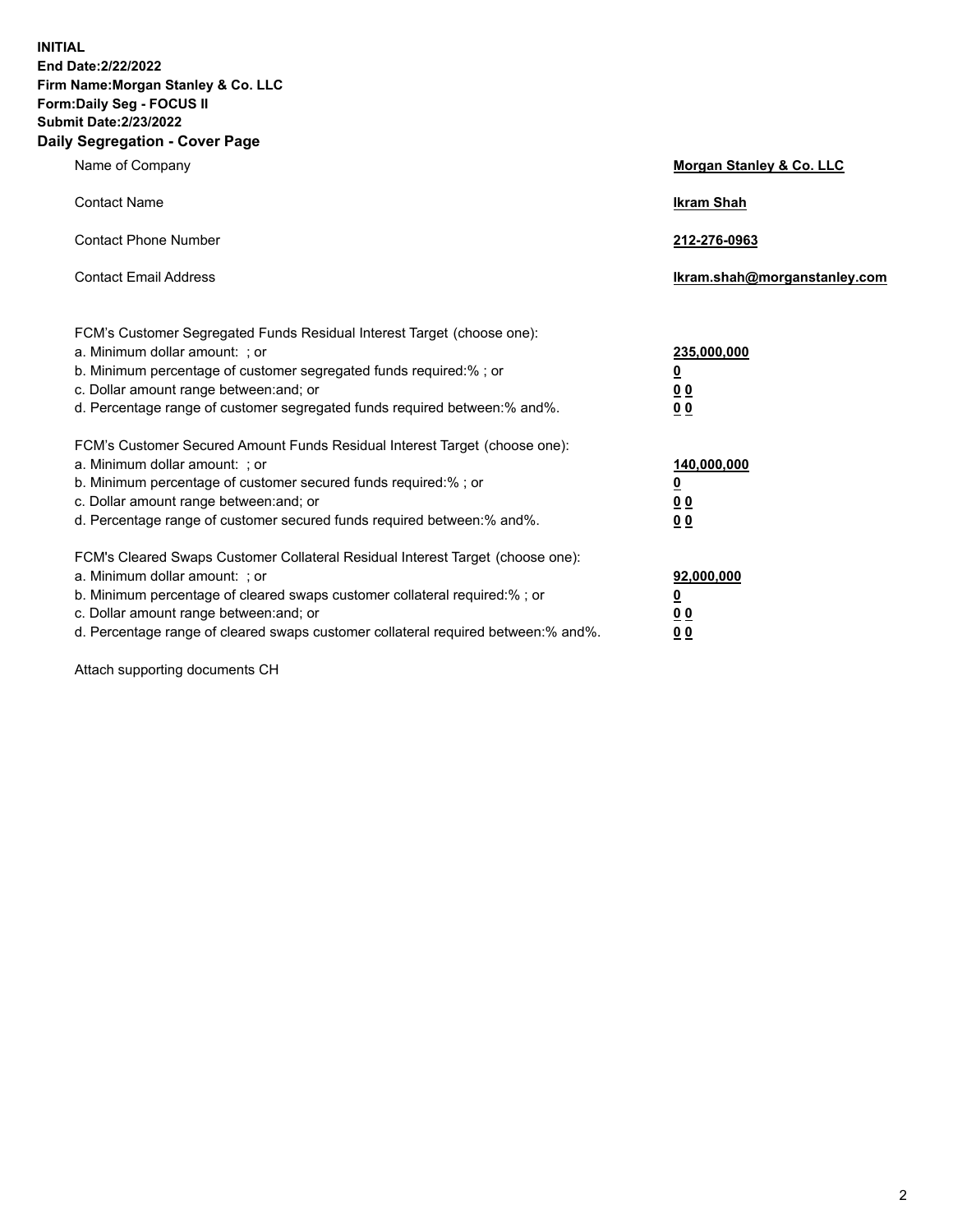## **INITIAL End Date:2/22/2022 Firm Name:Morgan Stanley & Co. LLC Form:Daily Seg - FOCUS II Submit Date:2/23/2022 Daily Segregation - Secured Amounts** Foreign Futures and Foreign Options Secured Amounts Amount required to be set aside pursuant to law, rule or regulation of a foreign government or a rule of a self-regulatory organization authorized thereunder **0** [7305] 1. Net ledger balance - Foreign Futures and Foreign Option Trading - All Customers A. Cash **5,386,115,653** [7315] B. Securities (at market) **2,164,793,298** [7317] 2. Net unrealized profit (loss) in open futures contracts traded on a foreign board of trade **956,488,088** [7325] 3. Exchange traded options a. Market value of open option contracts purchased on a foreign board of trade **51,538,270** [7335] b. Market value of open contracts granted (sold) on a foreign board of trade **-34,719,973** [7337] 4. Net equity (deficit) (add lines 1. 2. and 3.) **8,524,215,336** [7345] 5. Account liquidating to a deficit and account with a debit balances - gross amount **78,612,670** [7351] Less: amount offset by customer owned securities **-75,352,096** [7352] **3,260,574** [7354] 6. Amount required to be set aside as the secured amount - Net Liquidating Equity Method (add lines 4 and 5) **8,527,475,910** [7355] 7. Greater of amount required to be set aside pursuant to foreign jurisdiction (above) or line 6. **8,527,475,910** [7360] FUNDS DEPOSITED IN SEPARATE REGULATION 30.7 ACCOUNTS 1. Cash in banks A. Banks located in the United States **411,101,862** [7500] B. Other banks qualified under Regulation 30.7 **284,480,932** [7520] **695,582,794** [7530] 2. Securities A. In safekeeping with banks located in the United States **901,481,661** [7540] B. In safekeeping with other banks qualified under Regulation 30.7 **100,007,992** [7560] **1,001,489,653** [7570] 3. Equities with registered futures commission merchants A. Cash **8,738,331** [7580] B. Securities **0** [7590] C. Unrealized gain (loss) on open futures contracts **9,372,569** [7600] D. Value of long option contracts **0** [7610] E. Value of short option contracts **0** [7615] **18,110,900** [7620] 4. Amounts held by clearing organizations of foreign boards of trade A. Cash **0** [7640] B. Securities **0** [7650] C. Amount due to (from) clearing organization - daily variation **0** [7660] D. Value of long option contracts **0** [7670] E. Value of short option contracts **0** [7675] **0** [7680] 5. Amounts held by members of foreign boards of trade A. Cash **4,939,789,742** [7700] B. Securities **1,163,303,644** [7710] C. Unrealized gain (loss) on open futures contracts **947,115,518** [7720] D. Value of long option contracts **51,538,270** [7730] E. Value of short option contracts **-34,719,973** [7735] **7,067,027,201** [7740] 6. Amounts with other depositories designated by a foreign board of trade **0** [7760] 7. Segregated funds on hand **0** [7765] 8. Total funds in separate section 30.7 accounts **8,782,210,548** [7770]

- 9. Excess (deficiency) Set Aside for Secured Amount (subtract line 7 Secured Statement Page 1 from Line 8)
- 10. Management Target Amount for Excess funds in separate section 30.7 accounts **140,000,000** [7780]
- 11. Excess (deficiency) funds in separate 30.7 accounts over (under) Management Target **114,734,638** [7785]

**254,734,638** [7380]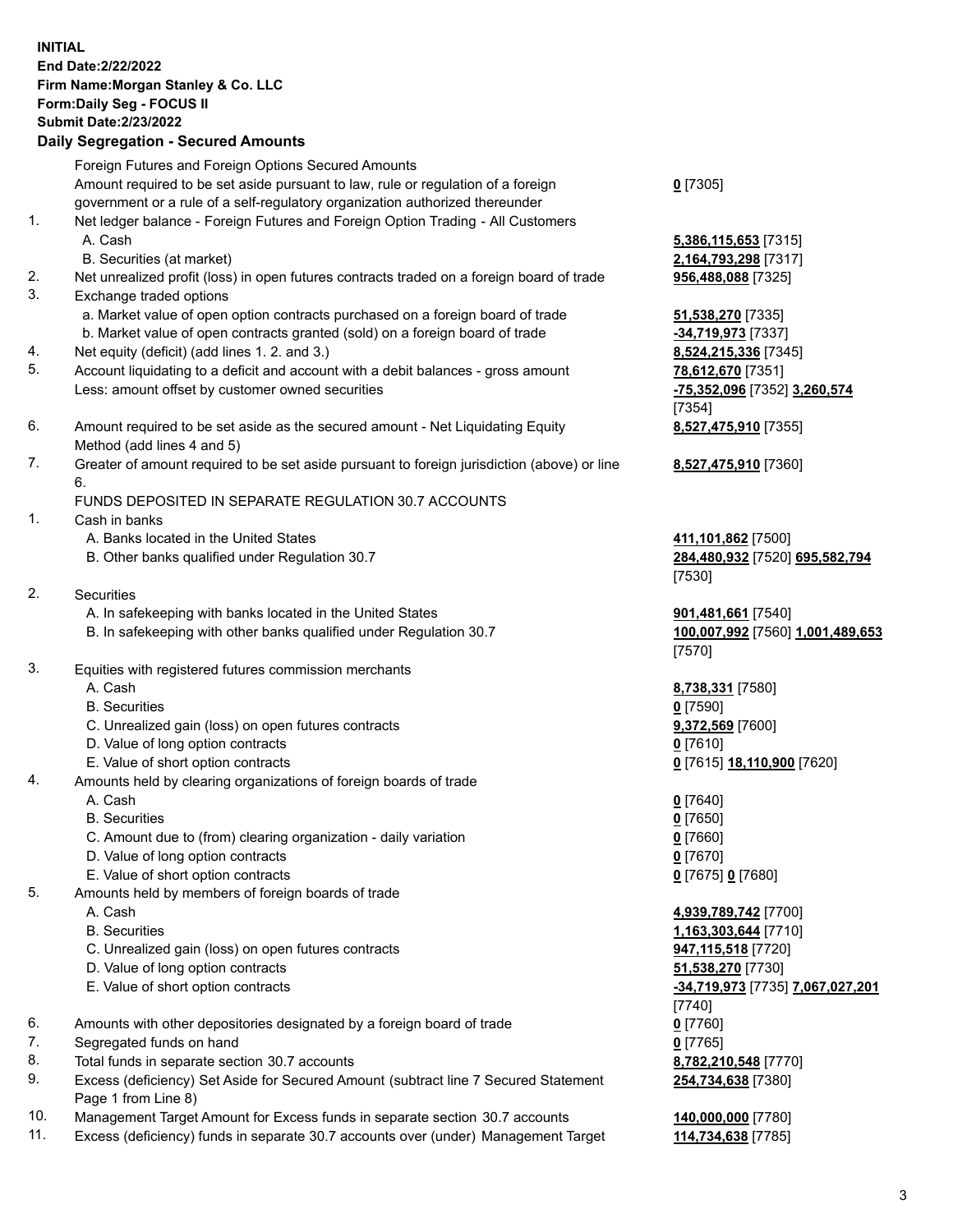**INITIAL End Date:2/22/2022 Firm Name:Morgan Stanley & Co. LLC Form:Daily Seg - FOCUS II Submit Date:2/23/2022 Daily Segregation - Segregation Statement** SEGREGATION REQUIREMENTS(Section 4d(2) of the CEAct) 1. Net ledger balance A. Cash **18,282,257,837** [7010] B. Securities (at market) **7,298,686,973** [7020] 2. Net unrealized profit (loss) in open futures contracts traded on a contract market **-1,679,745,150** [7030] 3. Exchange traded options A. Add market value of open option contracts purchased on a contract market **1,508,968,995** [7032] B. Deduct market value of open option contracts granted (sold) on a contract market **-946,461,144** [7033] 4. Net equity (deficit) (add lines 1, 2 and 3) **24,463,707,511** [7040] 5. Accounts liquidating to a deficit and accounts with debit balances - gross amount **525,893,828** [7045] Less: amount offset by customer securities **-520,396,375** [7047] **5,497,453** [7050] 6. Amount required to be segregated (add lines 4 and 5) **24,469,204,964** [7060] FUNDS IN SEGREGATED ACCOUNTS 7. Deposited in segregated funds bank accounts A. Cash **2,780,898,625** [7070] B. Securities representing investments of customers' funds (at market) **0** [7080] C. Securities held for particular customers or option customers in lieu of cash (at market) **2,975,630,381** [7090] 8. Margins on deposit with derivatives clearing organizations of contract markets A. Cash **14,251,789,397** [7100] B. Securities representing investments of customers' funds (at market) **0** [7110] C. Securities held for particular customers or option customers in lieu of cash (at market) **4,163,174,727** [7120] 9. Net settlement from (to) derivatives clearing organizations of contract markets **-55,840,674** [7130] 10. Exchange traded options A. Value of open long option contracts **1,508,968,995** [7132] B. Value of open short option contracts **-946,461,144** [7133] 11. Net equities with other FCMs A. Net liquidating equity **15,692,630** [7140] B. Securities representing investments of customers' funds (at market) **0** [7160] C. Securities held for particular customers or option customers in lieu of cash (at market) **0** [7170] 12. Segregated funds on hand **159,881,865** [7150] 13. Total amount in segregation (add lines 7 through 12) **24,853,734,802** [7180] 14. Excess (deficiency) funds in segregation (subtract line 6 from line 13) **384,529,838** [7190]

- 15. Management Target Amount for Excess funds in segregation **235,000,000** [7194]
- 16. Excess (deficiency) funds in segregation over (under) Management Target Amount Excess

**149,529,838** [7198]